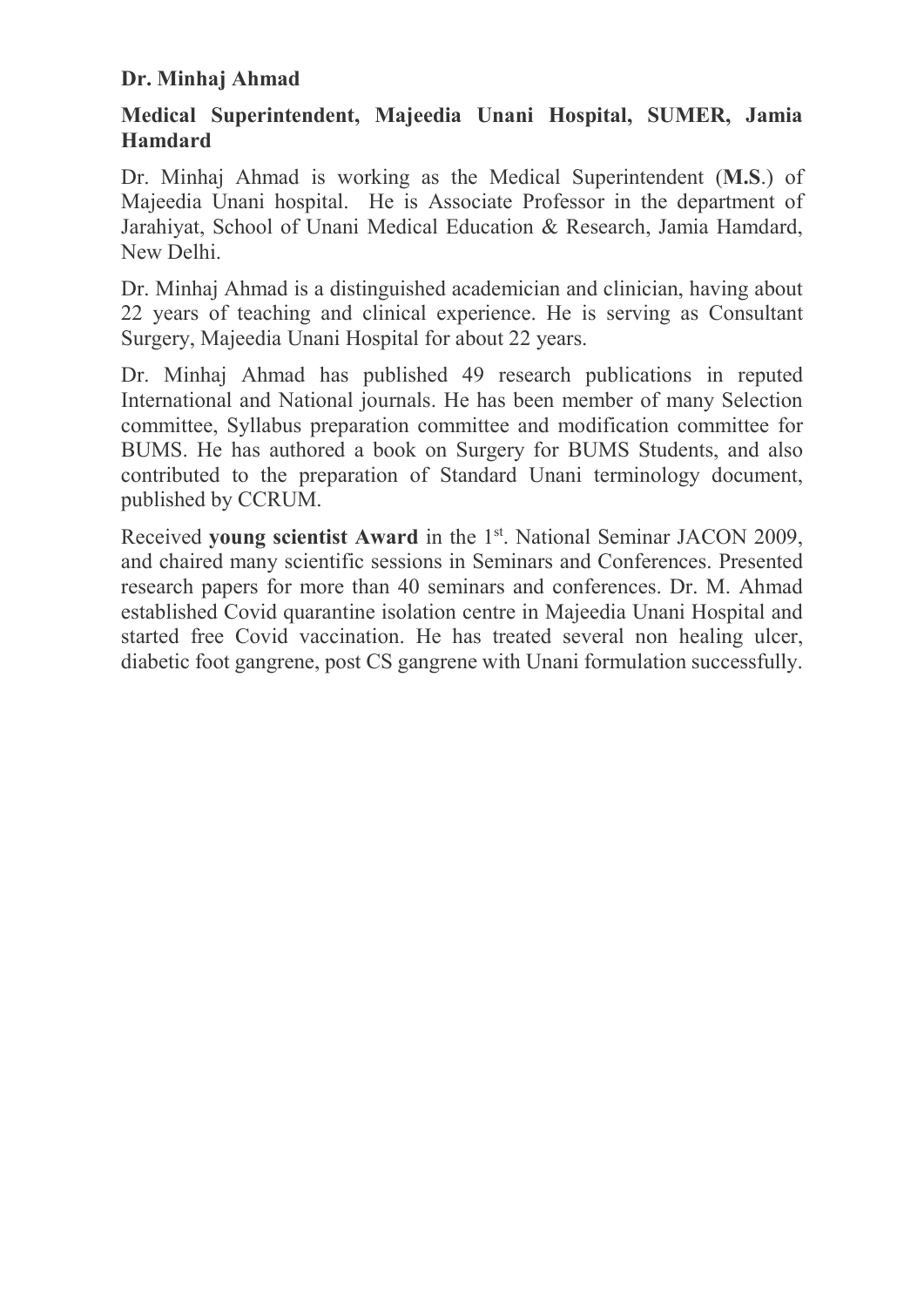#### Majeedia Unani Hospital Jamia Hamdard, New Delhi-110062.

### Consultant List and their OPD Schedule

| S. No. | <b>Name</b>               | <b>Department</b> | Room | <b>Morning OPD</b> |
|--------|---------------------------|-------------------|------|--------------------|
|        |                           |                   | No.  | $9.00$ a.m. to     |
|        |                           |                   |      | $1.00$ p.m.        |
| 1.     | Dr. Shazia Jeelani        | Moalajat          | 11   | Monday             |
|        |                           |                   |      | Thursday           |
| 2.     | Dr. Md. Wasi Akhtar       | Moalajat          | 11   | Tuesday            |
|        |                           |                   |      | Saturday           |
| 3.     | Prof. Dr. Yasmeen Shamsi  | Moalajat          | 11   | Wednesday Friday   |
| 4.     | Dr. Sadia Nikhat          | <b>IBT</b>        | 12   | Tuesday            |
|        |                           |                   |      | Thursday           |
|        |                           |                   |      | Saturday           |
| 5.     | Dr. Farkhunda Jabin       | <b>IBT</b>        | 12   | Monday             |
|        |                           |                   |      | Wednesday          |
|        |                           |                   |      | Friday             |
| 6.     | Prof. Dr. S.M. Arif Zaidi | Surgery           | 03   | Monday             |
|        |                           |                   |      | Wednesday          |
|        |                           |                   |      | Friday             |
| 7.     | Dr. Minhaj Ahmad          | Surgery           | 03   | Tuesday            |
|        |                           |                   |      | Thursday           |
|        |                           |                   |      | and Saturday       |
| 8.     | Dr. Zehra Zaidi           | <b>ENT</b>        | 05   | Monday             |
|        |                           |                   |      | Wednesday          |
|        |                           |                   |      | and Friday         |
| 9.     | Dr. Abdul Nasir           | <b>ENT</b>        | 05   | Tuesday Thursday   |
|        | Prof. Dr. Suhail Fatima   |                   | 16   | Saturday           |
| 10.    |                           | <b>OBG</b>        |      | Monday to          |
|        |                           |                   |      | Friday             |
| 11.    | Dr. Uzma Bano             | Paed              | 15   | Monday             |
|        |                           |                   |      | Wednesday          |
|        |                           |                   |      | Saturday           |
|        | 12. Dr. M. Akram          | <b>TST</b>        | 10   | Tuesday            |
|        |                           |                   |      |                    |
| 13.    | Dr. Aiysha Parveen        | <b>TST</b>        | 10   | Monday             |
|        |                           |                   |      | Thursday           |
| 14.    | Dr. Shazia Shamim         | <b>TST</b>        | 10   | Wednesday          |
|        |                           |                   |      | Saturday           |
| 15.    | Prof. Dr. M.A. Jafri      | General OPD       | 10   | Friday             |
| 16.    | Dr. Mohd. Maaz            | General OPD       | 08   | Monday             |
|        |                           |                   |      | Thursday           |
| 17.    | Dr. Umar Jahangir         | Skin OPD          | 08   | Tuesday            |
|        |                           |                   |      | Friday             |
|        |                           |                   |      | Saturday           |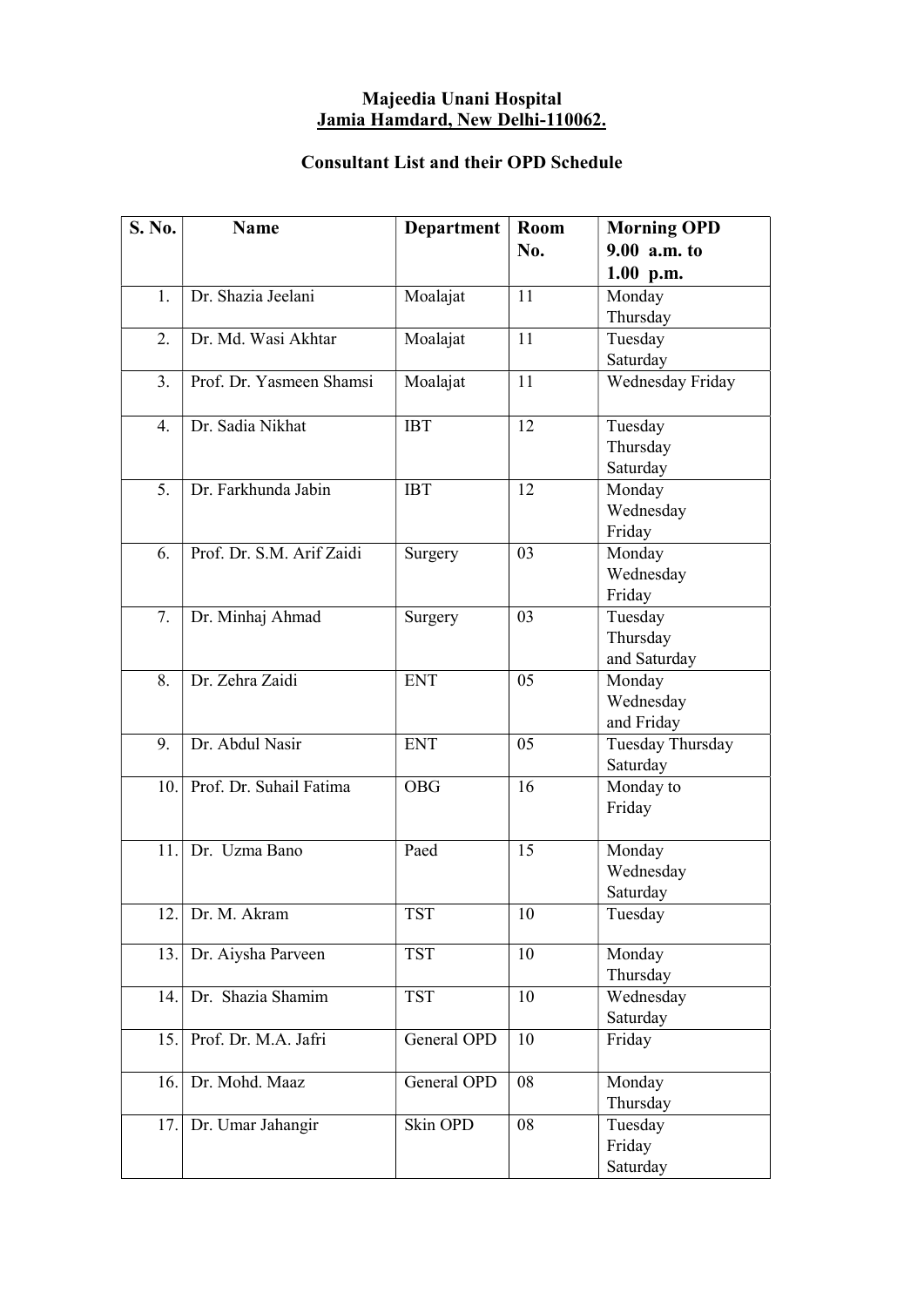| 18. | Dr. Shehla Nazir      | Fever OPD   | 07 | Wednesday          |
|-----|-----------------------|-------------|----|--------------------|
|     | 19. Dr. Azhar Jabeen  | Fever OPD   | 07 | Monday<br>Thursday |
|     | 20. Dr. Roohi Azam    | Fever OPD   | 07 | Tuesday<br>Friday  |
| 21. | Dr. Ehteshamur Rahman | General OPD | 08 | Wednesday          |
|     |                       | Fever OPD   | 07 | Saturday           |

## Private OPD (02.00 p.m. to 05.00 p.m.)

| Dr. Shakeel A. Tamanna | Private OPD | Monday & Friday | $02.00$ p.m. to |
|------------------------|-------------|-----------------|-----------------|
|                        |             |                 | $05.00$ p.m.    |
| Dr. Fasihuz Zaman      | Private OPD | Tuesday,        | $02.00$ p.m. to |
|                        |             | Thursday &      | $05.00$ p.m.    |
|                        |             | Saturday        |                 |
| Dr. M. Aftab Ahmad     | Private OPD | Saturday        | $02.00$ p.m. to |
|                        |             |                 | $05.00$ p.m.    |
|                        |             |                 |                 |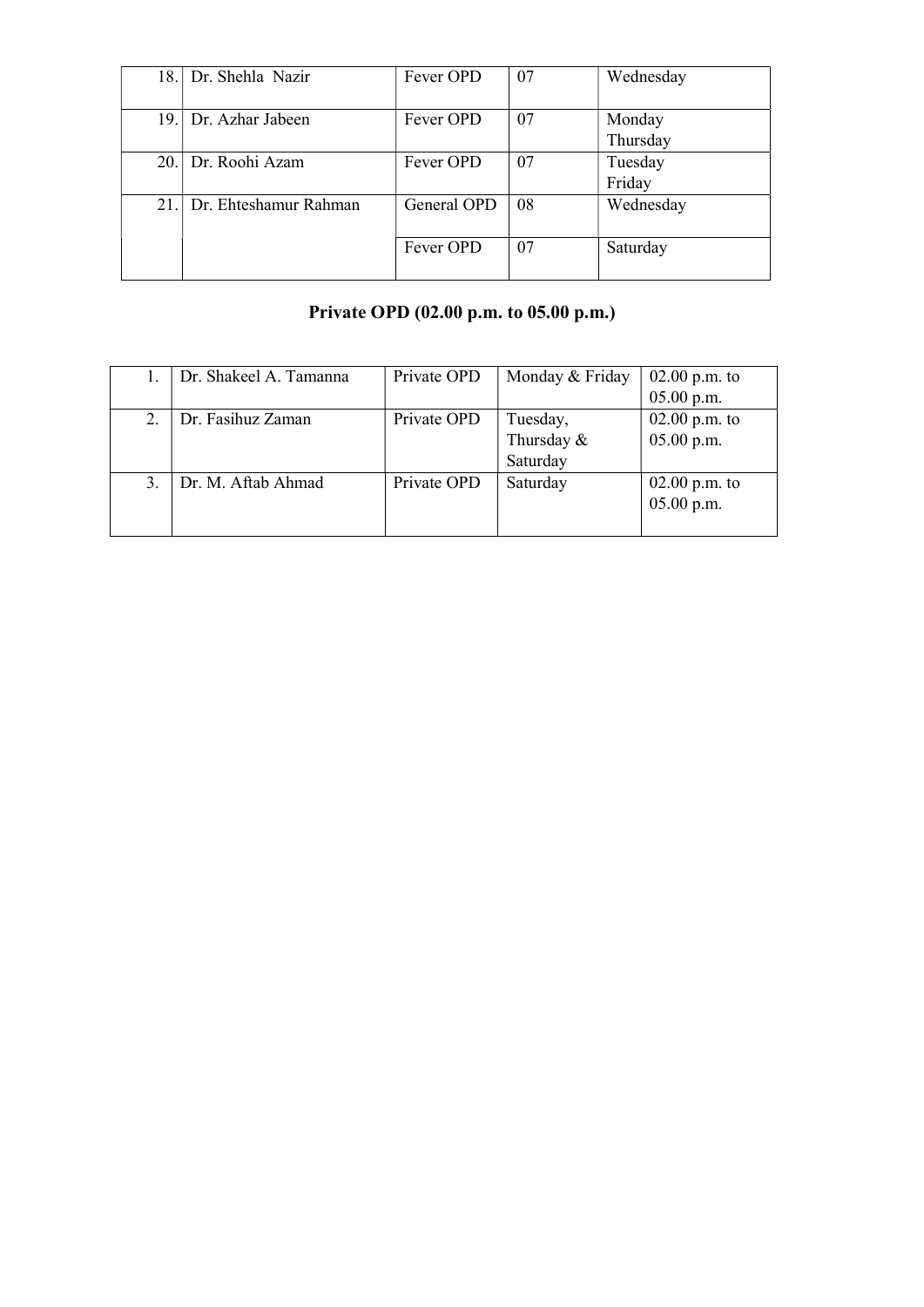#### S. No. Name Designation 1. | Dr. Minhaj Ahmad | Medical Superintendent 2. Dr. Ehteshamur Rahman Dy. Medical Superintenent 3. Dr. Kalim Ahmad Khan Emergency Doctor/Paediatrician 4. Dr. Ranjana Bali Consultant Pathologist 5. | Dr. Shazia Anjum | Resident Medical Officer 6. Dr. Rabia Nizam Resident Medical Officer 7. Dr. Saman Anees Resident Medical Officer 8. | Dr. Tahseen Fatima | Resident Medical Officer 9. Dr. Atiya Anjum Resident Medical Officer 10. Dr. Sadaf Lodi Resident Medical Officer 11. Dr. Mohd. Yasir Resident Medical Officer 12. Dr. Nazia Sadaf House Surgeon 13. Dr. Rafat Afzal House Surgeon 14. | Dr. Fatma Zarrin | House Surgeon 15. Dr. Anjum Ali Qadri | House Surgeon 16. Mr. S. Faizul Haque Assistant 17. Mr. Abdul Haq Office Attendant 18. Mr. Sirajuddin Ansari Attendant 19. Ms. Mitha Parhi Staff Nurse 20. Ms. Azra Bano Staff Nurse 21. Ms. Sabiha Fatima Staff Nurse 22. | Ms. Sofiya Fatima | Staff Nurse 23. | Ms. Ismat Jamal | Staff Nurse 24. Mr. Md. Arif Khan Staff Nurse 25. | Ms. Nida | Staff Nurse 26. Ms. Tabassum-I Staff Nurse 27. | Ms. Tabassum-II Staff Nurse 28. Mrs. Saira Khatoon Nursing Attendant 29. Mr. Mohd. Sajid Attendant 30. | Mrs. Husan Jahan | Nursing Aid 31. Mr. Aas Mohd. Ansari Nursing Attendant 32. Mr. Laxmi Dhar Behera Nursing Attendant 33. Mrs. Shahjahan Nursing Aid 34. | Mr. Mohd. Rafiq | Attendant 35. | Mr. Sajjad Ahamad | Nursing Attendant 36. Mr. Md. Kareem Baksh Nursing Attendant 37. | Mrs. Rukhsana | Midwife 38. | Mr. Mohd. Ali | IBT Assistant 39. Mr. Sareef Mohammad Dresser 40. Mr. Qaseem Khan Sr. Lab Technician 41. Mr. Mohd. Mokim Raza Sr. Lab Technician 42. Mr. Javed Deshmukh Sr. Lab Technician 43. Mr. Rajan Edwin Singh X-ray Technician 44. | Mr. Joginder Singh | Dark Room Assistant 45. Mr. Ehsanul Haque X-ray Technician 46. | Ms. Gul Bi | Medical Record Technician 47. Mr. Mohd. Ayub Attar 48. Mr. Abdul Aziz Attar 49. Mr. Tanveer Khan Helper

### Hospital Staff List